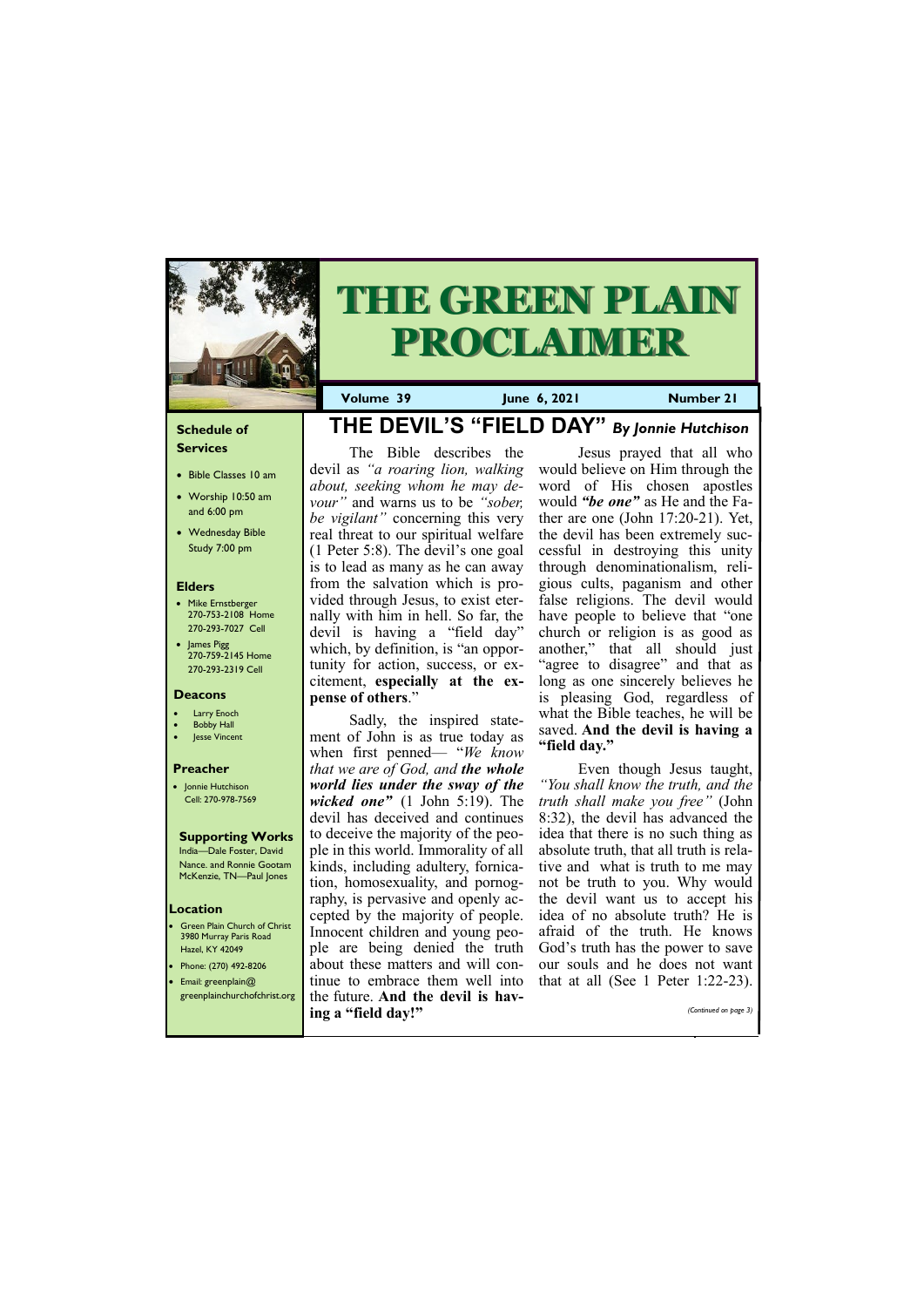## NEWS AND NOTES

*REMEMBER IN PRAYER: Green Plain members*: Faye Travis, Peggy Jarvis, Rex Enoch, Joanne Barnes, Maxine Pool, Hayes and Marjorie Grady, Jim Fielder, Griselda Adams, Larry Enoch, Carolyn Byars, and Mary and Jim Lowrie.

*Family and Friends:* Helen Tidwell, Jenne Pool, Teresa Tacker, Betty Pond, Bryan White, Meredith Enoch, Kenneth Mizell, Janice Canter, Andrea Phillips, Donald and Dorothy Cook, Sandra Cook Downs, Kevin Smith, Dale Pentecost, Jaime Aguavo, Jr., Brett Wyatt, Lucetria Hutchison and Kerry Thompson. Please let us know of those who have improved or any one who needs to be added to this list..

28 **IUIS ONLINE SPIRITUAL RESOURCES Gospel Broadcasting Network** *TODAY'S*  **https://gbntv.org/**  *SERMONS* **World Video Bible School https://store.wvbs.org/wvbs-splashpage.html A Bible Answer** *AM:* **"Jesus—King of kings" https://abibleanswertv.org/ Good News Today**

- **PANTRY ITEMS June 2021: 6—Canned Meats; 13—Pork-n-Beans; 20—Canned Carrots; 27—Soups.** Please bring any additional items you wish for the "blessing box" which is located next to the breezeway on the north side of the building.
- **AREA EVENTS:** The Coldwater church of Christ will host a Vacation Bible School for all ages including adults on Saturday, June 12 beginning at 9:00 am.
- **June 2021 Anniversaries:** 1-Peggy & Perry Jarvis; 17-Jan & James Pigg; 25-Mary & Jim Lowrie. **Birthdays:** 10-Griselda Adams; If we have left anyone out please let us know.
- **Study the Bible in Your Own Home.** Enroll in a Completely **Free Bible Correspondence Course.** Send your name, complete mailing address and phone number to: Green Plain church of Christ—3980 Murray Paris Road—Hazel, KY 42049 or enroll online at *http://greenplainchurchofchrist.org* or email *greenplain@greenplainchurchofchrist.org.*

# **Page 2**

**http://gnttv.org/**

**In Search of the Lord's Way http://searchtv.org/**

*PM:* **Eli Sales will deliver the** 

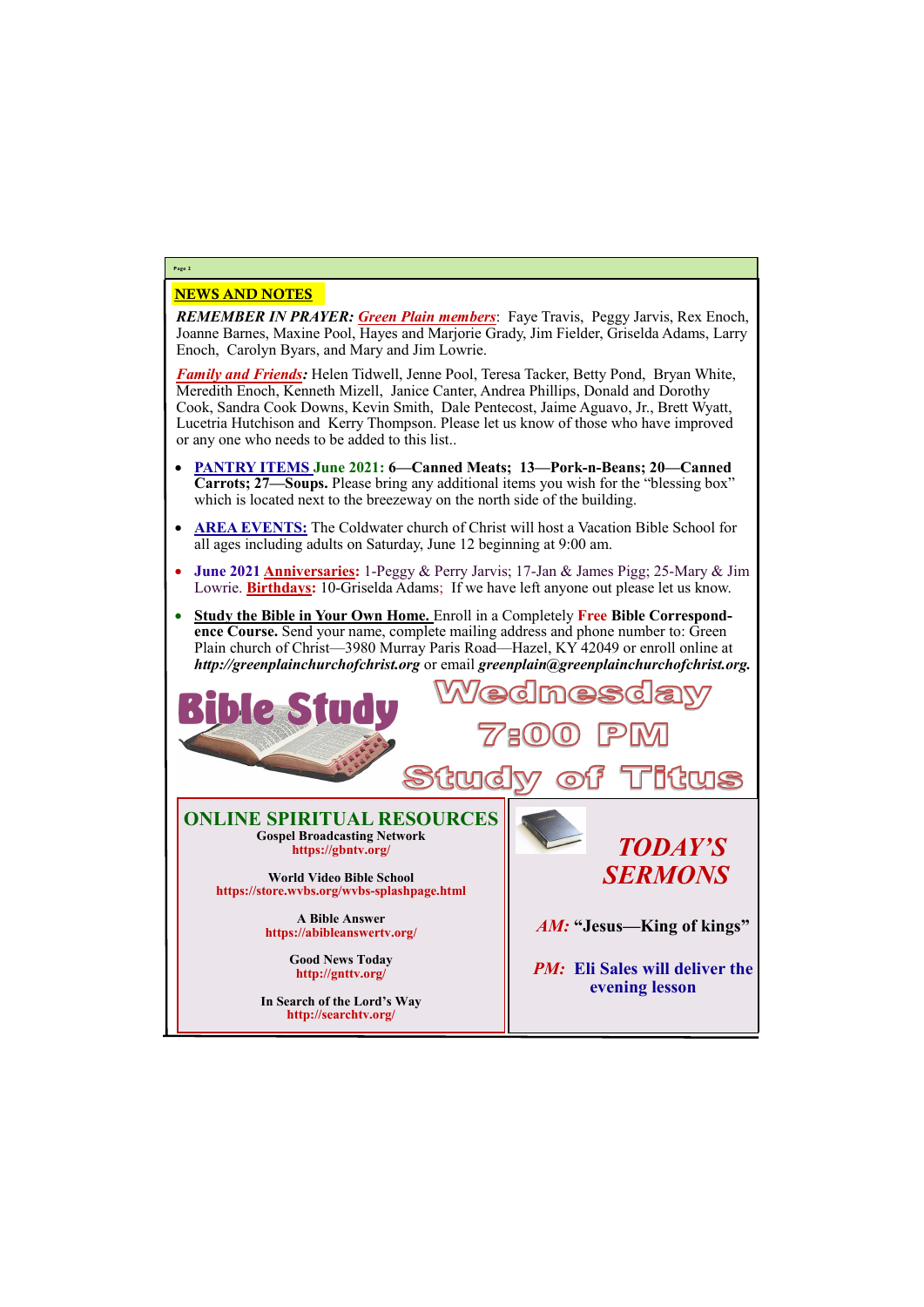**Page 3**

Sadly, a great many, including many with great influence over others (religious leaders, politicians, professors, teachers, media outlets, etc.), has fallen for the devil's error hook, line and sinker and **the devil is having a "field day!"**

Christians, those who have been added by the Lord to His church (Acts 2:38-47), are not free from the devil's efforts to lead them away from the Lord. The writer of Hebrews warned, *"Beware, brethren, lest there be in any of you an evil heart of unbelief in departing from the living God"* (Hebrews 3:12). Such departure from the Lord may involve a gradual process which eventually results in full-fledged apostasy. The devil knows the deceptive nature of sin and knows how to use it to his advantage. He did that with Eve in the garden of Eden appealing to the *"lust of the flesh, the lust of the eyes and the pride of life"* (Genesis 3:1ff; 1 John 2:15-17). If the devil can deceive us into believing that pleasing oneself is more important than pleasing God, then he has us just where he wants us. If he can convince us that our worship and service is unimportant and deserves only secondary status at best, then we have already relinquished ourselves to his control once again. We are like the dog who has returned to his own vomit and the pig that was once clean wallowing in the mud again (2 Peter 2:20-22). Only God knows the number of Christians today who have departed from the

faith having loved this present world (1 Timothy 4:10). But each time a Christian departs, **the devil has a "field day"**

The devil is relentless in his efforts to deceive every person in this world . At the present it seems he is having a "field day." But it is not always so Every time some precious soul hears and obeys the gospel, the devil is defeated. Every time a faithful child of God stands firm for the truth, the devil is defeated. Every time a temptation is rejected, the devil is defeated. Every time the church engages in heart-felt scriptural worship, the devil is defeated. Every time a needy person is helped by the Lord's people, the devil is defeated. Every time faithful brothers and sisters in Christ encourage and edify one another, the devil is defeated. Every time an erring Christian is repents and returns to the Lord, the devil is defeated. Every time a faithful Christian departs from this life, the devil is defeated.

Ultimately, the devil's "field day' will come to an ternal end. *"The devil, who deceived them, was cast into the lake of fire and brimstone where the beast and the false prophet are. And they will be tormented day and night forever and ever"* (Revelation 20:10). The devil is the very embodiment of the classic loser! His defeat and punishment are inevitable! Dear reader, don't let the devil have a "field day" with your eternal soul. *"Therefore submit to God. Resist the devil and he will flee from you"* James 4:7).

#### *(Continued from page 1)*

# **FINDING PEACE IN THE STORMS OF LIFE** *By Mike Riley*

During a terrible storm on the ocean, a small passenger ship rolled precariously in the roaring tempest. The furniture and anything else that could move was tied down,

thought the vessel was doomed.

| thing else that could move was trea down, survival, set out to see the one who was in<br>and the passengers were confined to their |                       |
|------------------------------------------------------------------------------------------------------------------------------------|-----------------------|
| bunks for their own safety. Many on board                                                                                          | (Continued on page 4) |

Finally, a passenger who was determined to find out if there was any hope for